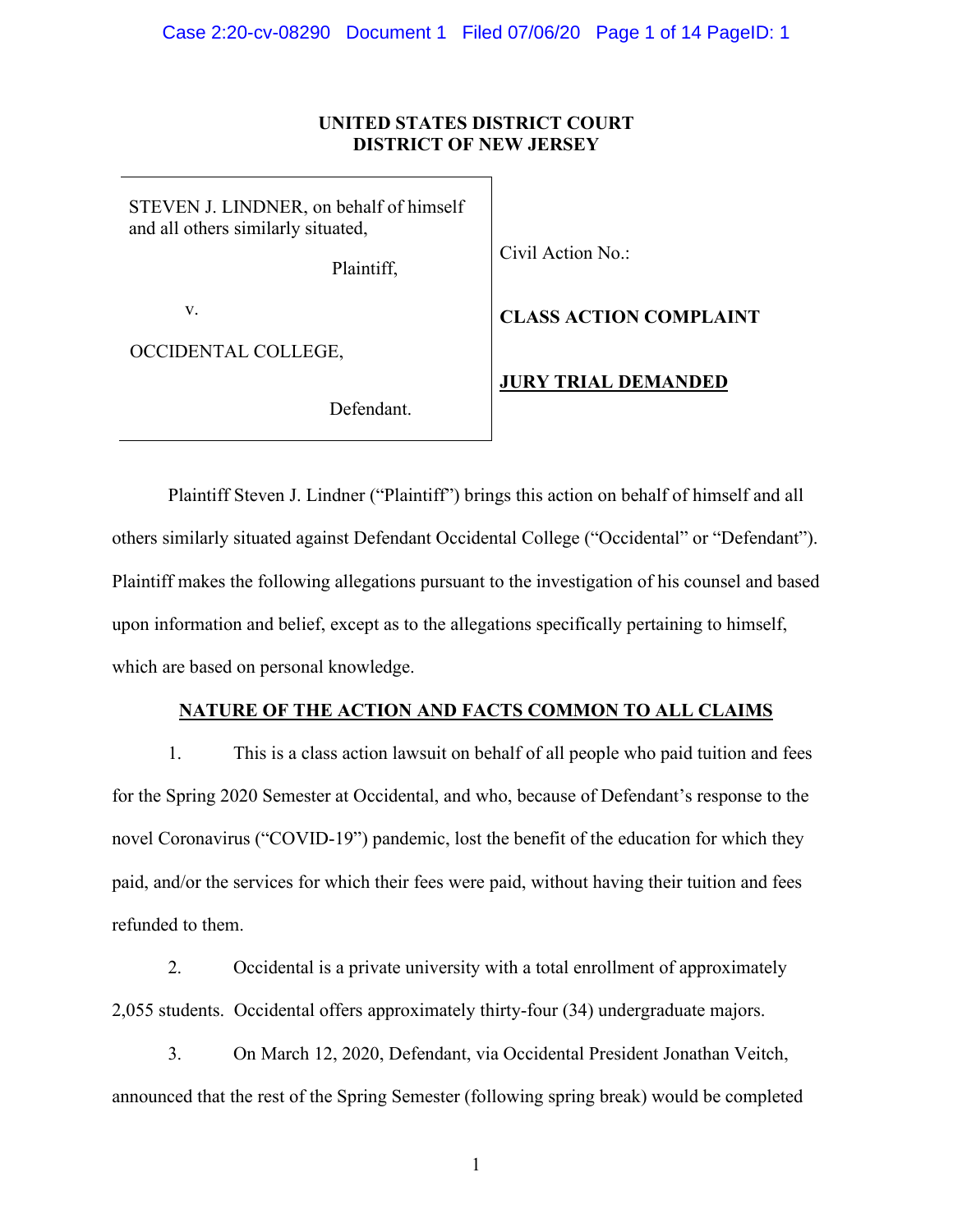### Case 2:20-cv-08290 Document 1 Filed 07/06/20 Page 2 of 14 PageID: 2

remotely "using online methods [to] minimize the number of students living on campus."<sup>[1](#page-1-0)</sup>

4. Thus, Occidental has not held any in-person classes since March 6, 2020. Classes that have continued have only been offered in an online format, with no in-person instruction.

5. As a result of the closure of Defendant's facilities, Defendant has not delivered students the educational services, facilities, access and/or opportunities for which Mr. Lindner and the putative class contracted and paid. The online learning options being offered to Occidental students are subpar in practically every aspect, from the lack of facilities, materials, and access to faculty. Students have been deprived of the opportunity for collaborative learning and in-person dialogue, feedback, and critique. The remote learning options are in no way the equivalent of the in-person education for which Plaintiff and the putative class members contracted and paid.

6. Nonetheless, Defendant has not refunded any tuition or fees for the Spring 2020 Semester.

7. Plaintiff and the putative class are therefore entitled to a refund of tuition and fees for in-person educational services, facilities, access, and/or opportunities that Defendant has not provided. Even if Defendant claims it did not have a choice in cancelling in-person classes, it nevertheless has improperly retained funds for services it is not providing.

8. Plaintiff seeks, for himself and Class members, Defendant's disgorgement of the pro-rated portion of tuition and fees, proportionate to the amount of time that remained in the Spring 2020 Semester when classes moved online and campus services ceased being

<span id="page-1-0"></span><sup>1</sup> https://www.oxy.edu/covid-19-coronavirus/community-messages/coronavirus-plan-restsemester (last visited 5/21/20).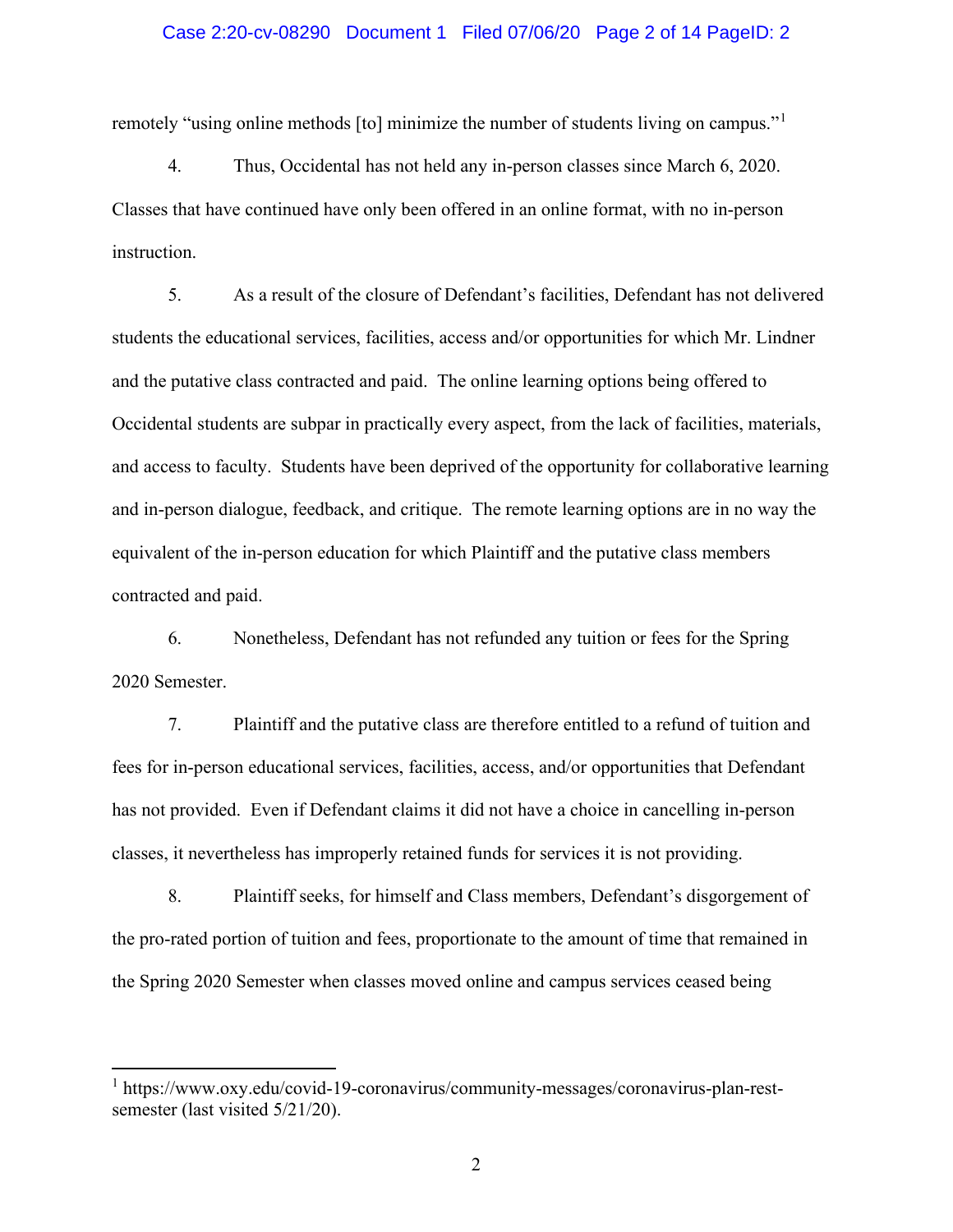### Case 2:20-cv-08290 Document 1 Filed 07/06/20 Page 3 of 14 PageID: 3

provided. Plaintiff seeks a return of these amounts on behalf of himself and the Class as defined below.

## **JURISDICTION AND VENUE**

9. This Court has subject matter jurisdiction pursuant to 28 U.S.C. § 1332(d)(2)(A), as amended by the Class Action Fairness Act of 2005 ("CAFA"), because at least one member of the Class, as defined below, is a citizen of a different state than Defendant, there are more than 100 members of the Class, and the aggregate amount in controversy exceeds \$5,000,000 exclusive of interest and costs.

10. This Court has personal jurisdiction over Defendant because many of the acts and transactions giving rise to this action occurred in this District, and because Defendant conducts substantial business in this District and has sufficient minimum contacts with New Jersey. Defendant has solicited students residing in New Jersey to attend its institution; has accepted money, including application fees, tuition, and other fees from students residing in New Jersey, has websites accessible to students in New Jersey, has entered into contracts with New Jersey residents, and generally has minimum contacts in New Jersey sufficient to satisfy the Due Process Clauses of the New Jersey and United States Constitutions.

11. Venue is proper in this Court pursuant to 28 U.S.C. § 1391 because many of the acts and transactions giving rise to this action occurred in this District, and because Plaintiff is a resident of this District. Specifically, the contract that is the subject of this action was formed in this District.

#### **THE PARTIES**

12. Plaintiff Steven J. Lindner is a citizen of New Jersey who resides in Madison, New Jersey. Mr. Lindner's daughter, Chloe Lindner, is an undergraduate student at Occidental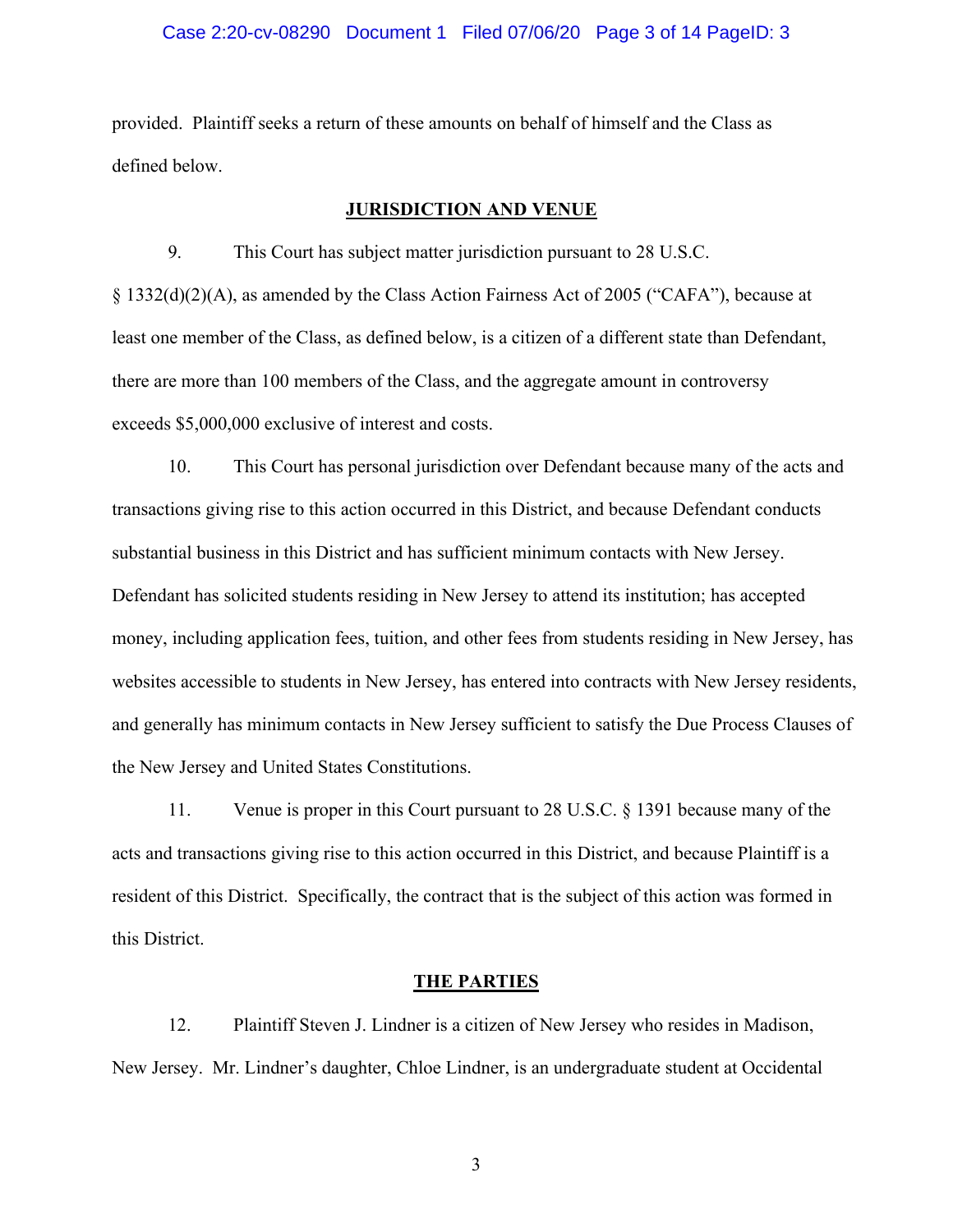### Case 2:20-cv-08290 Document 1 Filed 07/06/20 Page 4 of 14 PageID: 4

majoring in Psychology. In-person classes are critical to Mr. Lindner's daughter's field of study, which requires in-person instruction, feedback, and a high level of collaboration, which is made more feasible through in-class instruction. Mr. Lindner paid approximately \$35,720 in tuition, fees, room, and board to Defendant for the Spring 2020 Semester. However, Mr. Lindner has received a refund of only \$3,519.54 due to Defendant's student residences being closed. Other than residence fees, Ms. Lindner has not received any refund for tuition or other fees, despite the fact that in-person classes have not been held since March 6, 2020.

13. Defendant Occidental College is a private institution of higher learning with its principal place of business at 1600 Campus Rd, Los Angeles, CA 90041.

## **FACTUAL ALLEGATIONS**

### *Plaintiff And Class Members Paid Tuition And Fees For The Spring 2020 Semester*

14. Plaintiff and Class members are individuals who paid the cost of tuition and other mandatory fees for the Spring 2020 Semester at Occidental.

15. Spring 2020 Semester classes at Occidental began on or around January 21, 2020, and final exams for the Semester were scheduled for May 1, 2020 to May 8, 2020.

16. Plaintiff and Class members paid the cost of tuition for the Spring 2020 Semester. They also paid other mandatory fees associated with the Spring 2020 Semester.

17. Approximate tuition costs at Occidental for the Spring 2020 Semester are \$[2](#page-3-0)7,990 (half of the yearly tuition of \$55,980) plus required fees of \$596.<sup>2</sup>

18. The tuition and fees described in the above paragraph are provided by way of example; total damage amounts – which may include other fees that are not listed herein but that were not refunded – will be proven at trial.

<span id="page-3-0"></span><sup>2</sup> https://www.oxy.edu/admission-aid/costs-financial-aid (last visited 5/21/20).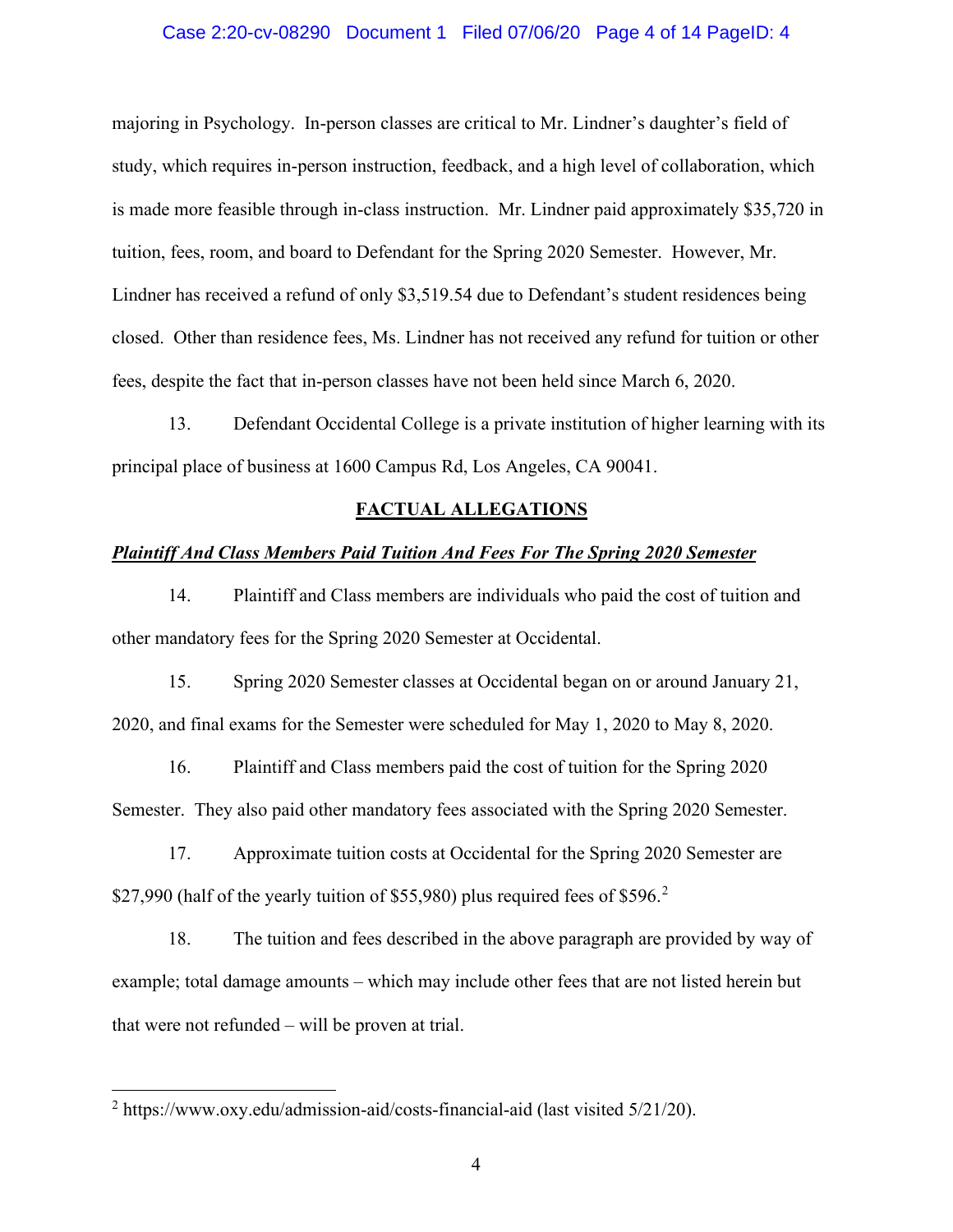## Case 2:20-cv-08290 Document 1 Filed 07/06/20 Page 5 of 14 PageID: 5

# *In Response To COVID-19, Occidental Closed Its Campus And All In-Person Classes Were Cancelled*

19. On March 12, 2020, Defendant, via Occidental President Jonathan Veitch, announced that the rest of the Spring Semester (following spring break) would be completed remotely "using online methods [to] minimize the number of students living on campus." As such, no in person classes have been held since approximately March 6, 2020.

20. As a result of the closure of Defendant's facilities, Defendant has not delivered the educational services, facilities, access and/or opportunities for which Plaintiff and the putative class contracted and paid. Plaintiff and the putative class are therefore entitled to a refund of all tuition and fees for services, facilities, access and/or opportunities that Defendant has not provided. Even if Defendant claims it did not have a choice in cancelling in-person classes, it nevertheless has improperly retained funds for services it is not providing.

21. Plaintiff and the Class did not choose to attend an online institution of higher learning, but instead chose to attend Defendant's institution and enroll on an in-person basis.

22. Defendant markets the on-campus experience at Occidental as a benefit of enrollment on Defendant's website, specifically advertising that its "exceptional faculty and the resources of one of the world's great urban centers."<sup>[3](#page-4-0)</sup> Defendant further advertises its strategic location in Los Angeles as a benefit of enrollment:

> Occidental possesses the distinct privilege of being a liberal arts college in the heart of a major global city, one of the largest and most diverse metropolitan areas in the United States. Across divisions, our curriculum engages its local geographical resources (both the natural and the built environment), community-based organizations and institutions, and the cultural richness that represents the larger world. Through community-based learning and community-based research, geological and biological fieldwork, partnerships with cultural institutions and local industries, internship programs, Professors of the Practice, and a

<span id="page-4-0"></span> $3$  https://www.oxy.edu/academics (last visited  $5/21/20$ ).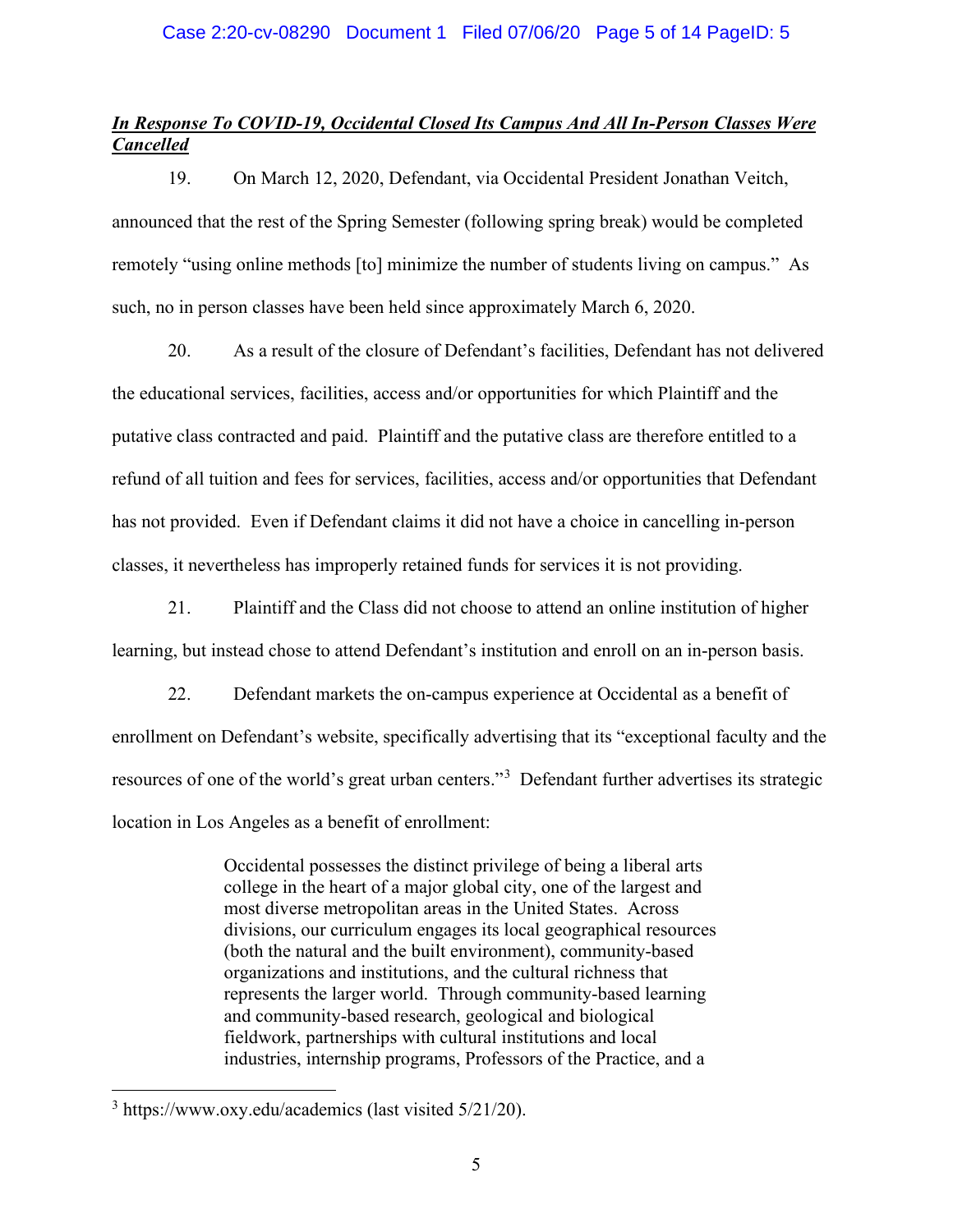## Case 2:20-cv-08290 Document 1 Filed 07/06/20 Page 6 of 14 PageID: 6

formal partnership with the City of Los Angeles, students' learning in the classroom is deeply connected to learning in the community.[4](#page-5-0)

23. The online learning options offered to Occidental students are subpar in practically every aspect and pale in comparison to what they once were, from the lack of facilities and materials to access to faculty. Students have been deprived of the opportunity for collaborative learning and in-person dialogue, feedback, and critique. This is particularly true for students like Mr. Lindner's daughter, who is pursuing a Bachelor's Degree in Psychology, because she was unable receive in-person instruction, feedback, or critique. Under these circumstances, Mr. Lindner's daughter was also unable to collaborate or use on-campus resources in the manner necessary for success in her field of study. Moreover, office hours for professors were essentially non-existent given that professors are unable to see their students to provide in-person assistance. Email is simply no substitute for instances where additional teaching is required.

24. The remote learning options are in no way the equivalent of the in-person education for which Plaintiff and putative class members contracted and paid. The remote education being provided is not even remotely worth the amount charged class members for Spring 2020 Semester tuition. The tuition and fees for in-person instruction at Occidental are higher than tuition and fees for other online institutions because such costs cover not only the academic instruction at Occidental, but encompass an entirely different experience which includes but is not limited to:

- Face to face interaction with professors, mentors, and peers;
- Access to facilities such as libraries, laboratories, computer labs, and

<span id="page-5-0"></span><sup>4</sup> *Id.*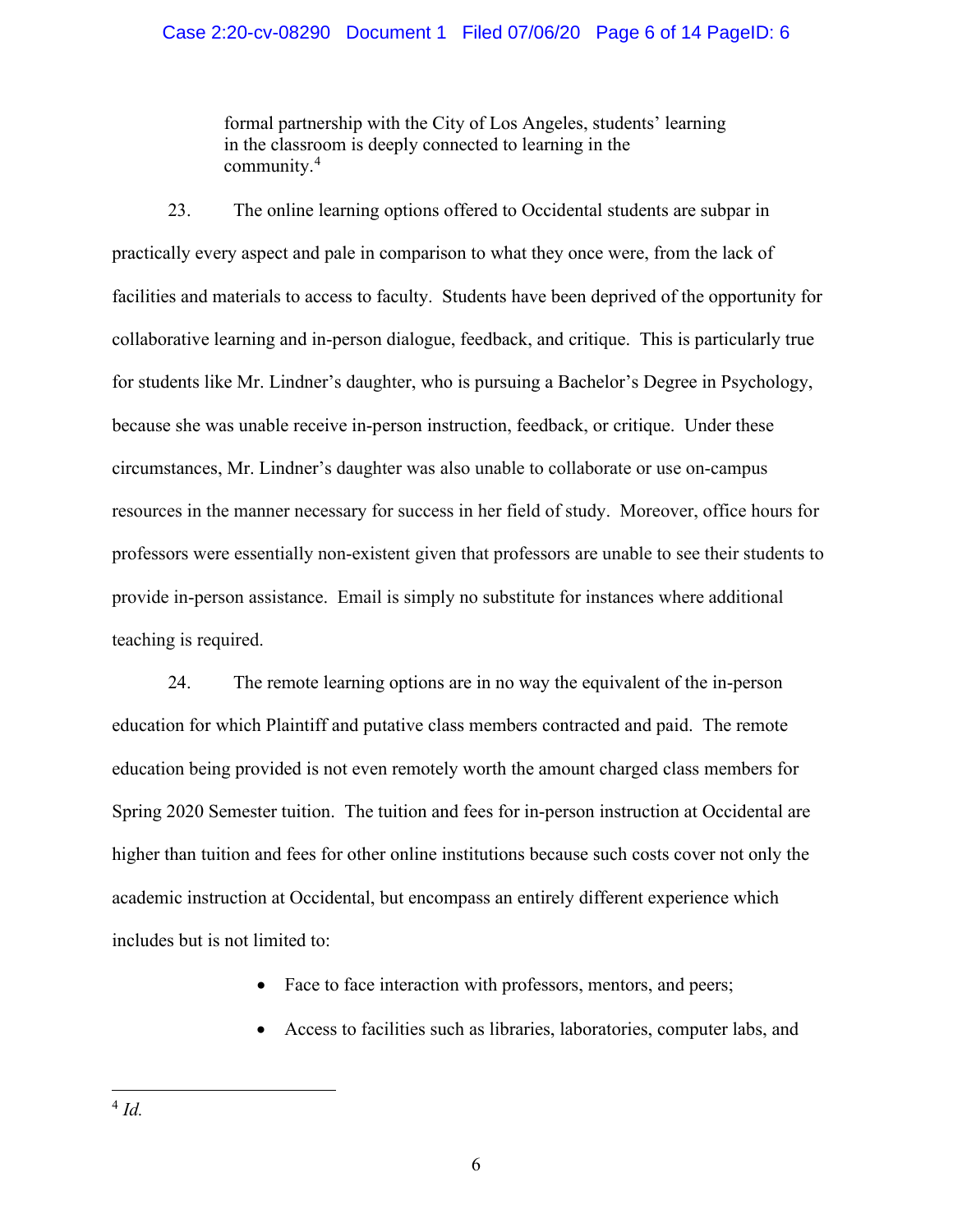study room;

- Student governance and student unions;
- Extra-curricular activities, groups, intramural sports, etc.;
- Student art, cultures, and other activities;
- Social development and independence;
- Hands on learning and experimentation;
- Networking and mentorship opportunities.

25. Through this lawsuit Plaintiff seeks, individually and on behalf of the Class, Defendant's disgorgement of the pro-rated portion of the tuition and fees, proportionate to the amount of time that remained in the Spring 2020 Semester when classes moved online, and campus services ceased being provided. Plaintiff seeks return of these amounts on behalf of himself and the Class as defined below.

# **CLASS ACTION ALLEGATIONS**

27. Plaintiff seeks to represent a class defined as all people who paid tuition and/or fees for the Spring 2020 Semester at Occidental College for in-person educational services that Defendant failed to provide, and whose tuition and fees have not been refunded (the "Class"). Specifically excluded from the Class are Defendant, Defendant's officers, directors, agents, trustees, parents, children, corporations, trusts, representatives, employees, principals, servants, partners, joint ventures, or entities controlled by Defendant, and their heirs, successors, assigns, or other persons or entities related to or affiliated with Defendant and/or Defendant's officers and/or directors, the judge assigned to this action, and any member of the judge's immediate family.

28. Plaintiff also seeks to represent a subclass consisting of Class members who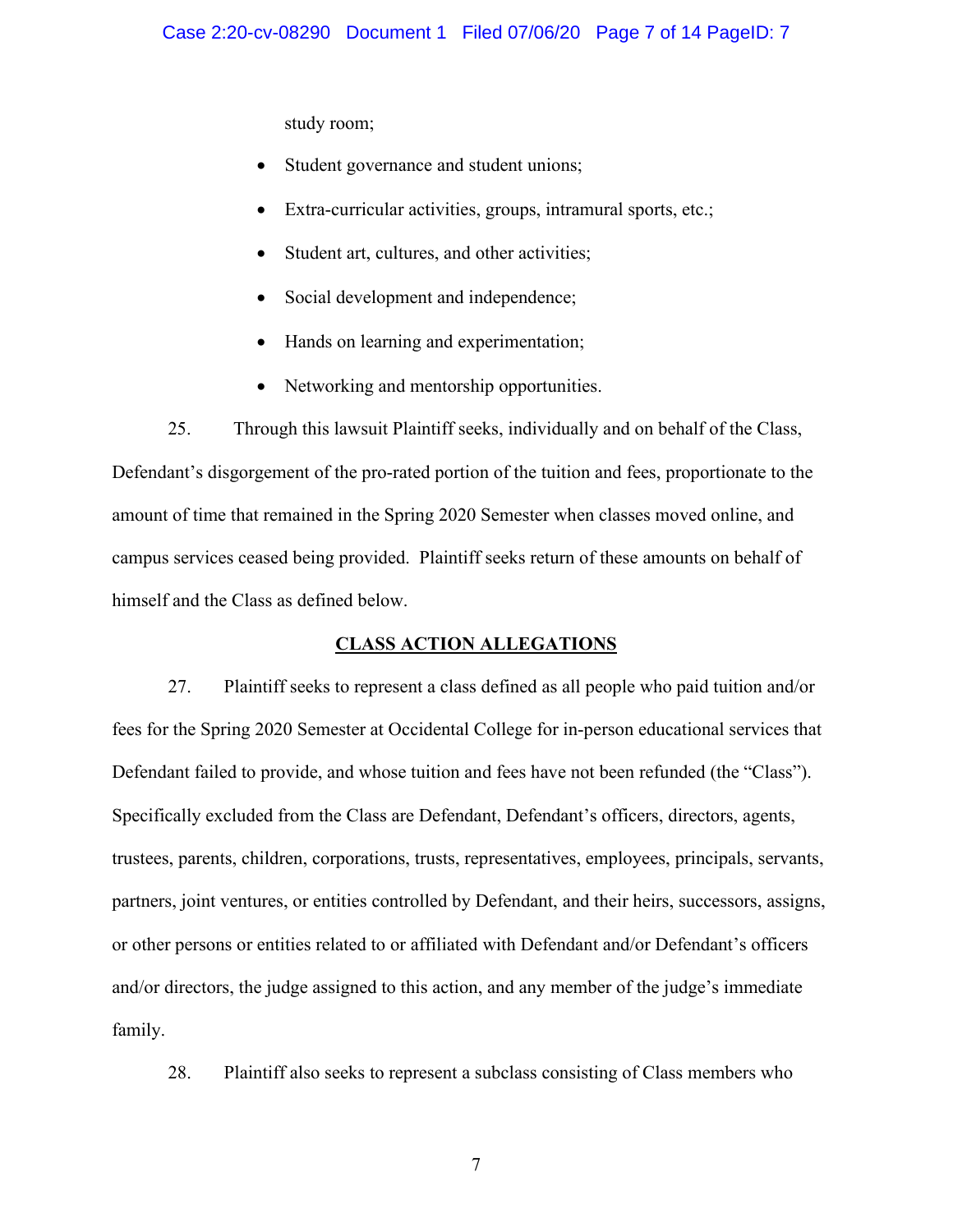## Case 2:20-cv-08290 Document 1 Filed 07/06/20 Page 8 of 14 PageID: 8

reside in New Jersey (the "Subclass").

29. Subject to additional information obtained through further investigation and discovery, the foregoing definition of the Class and Subclass may be expanded or narrowed by amended complaint, or narrowed at class certification.

30. **Numerosity.** The members of the Class and Subclass are geographically dispersed throughout the United States and are so numerous that individual joinder is impracticable. Upon information and belief, Plaintiff reasonably estimates that there are thousands of members in the Class, and more than forty members in the Subclass. Although the precise number of Class members is unknown to Plaintiff, the true number of Class members is known by Defendant and may be determined through discovery. Class members may be notified of the pendency of this action by mail and/or publication through the enrollment records of Defendant.

31. **Existence and predominance of common questions of law and fact.** Common questions of law and fact exist as to all members of the Class and predominate over any questions affecting only individual Class members. These common legal and factual questions include, but are not limited to, the following:

- (a) whether Defendant accepted money from Plaintiff and Class and Subclass members in exchange for the promise to provide services, namely in-person educational services and access to its facilities;
- (b) whether Defendant has provided the services for which Class and Subclass members contracted; and
- (c) whether Class and Subclass members are entitled to a refund for that portion of the tuition and fees that was contracted for services that Defendant did not provide.
- (d) whether Defendant has unlawfully converted money from Plaintiff, the Class, and the Subclass; and
- (e) whether Defendant is liable to Plaintiff and the Class and Subclass for unjust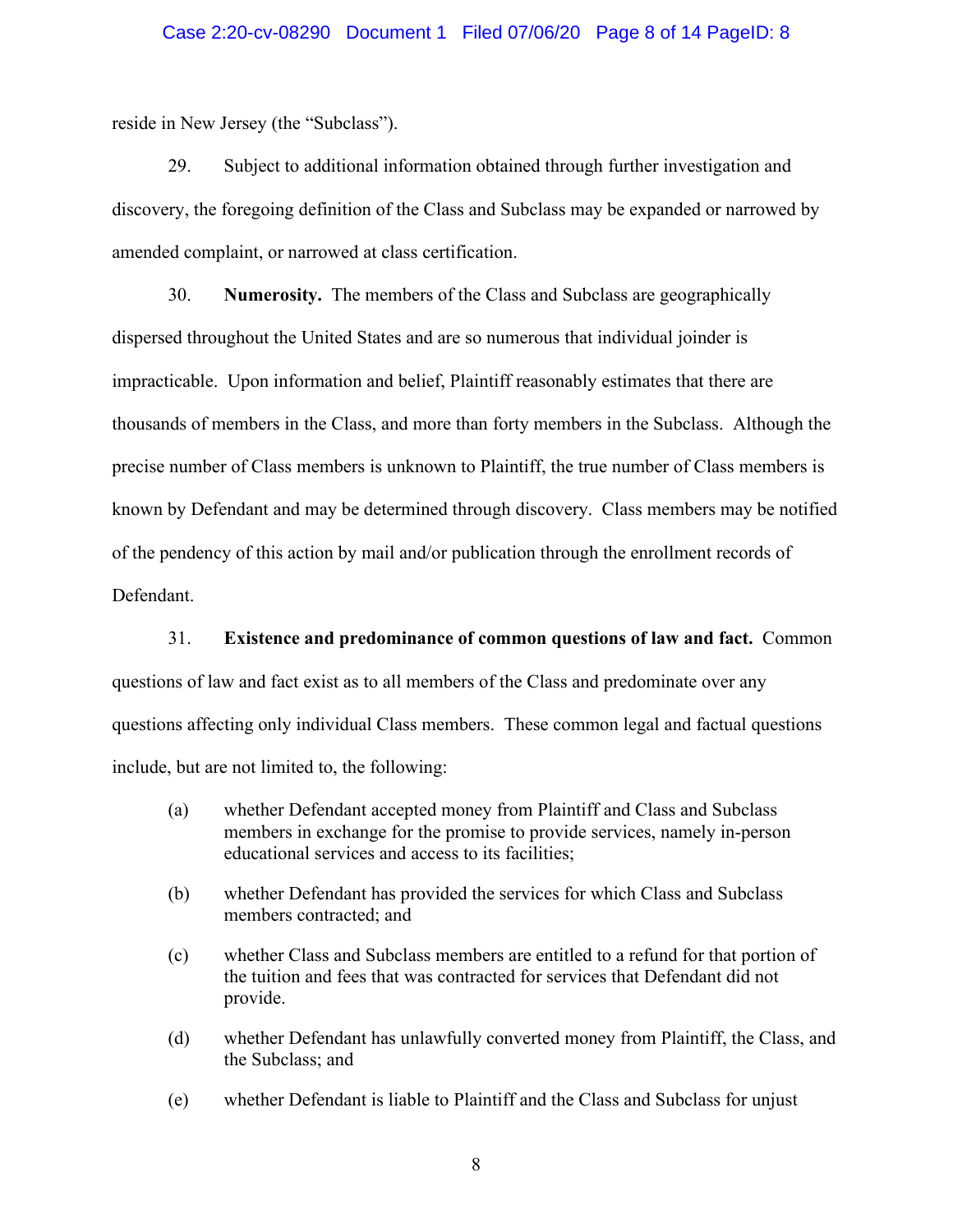enrichment.

32. **Typicality.** Plaintiff's claims are typical of the claims of the other members of the Class in that, among other things, all Class and Subclass members were similarly situated and were comparably injured through Defendant's wrongful conduct as set forth herein. Further, there are no defenses available to Defendant that are unique to Plaintiff.

33. **Adequacy of Representation.** Plaintiff will fairly and adequately protect the interests of the Class and Subclass. Plaintiff has retained counsel that is highly experienced in complex consumer class action litigation, and Plaintiff intends to vigorously prosecute this action on behalf of the Class and Subclass. Furthermore, Plaintiff has no interests that are antagonistic to those of the Class or Subclass.

34. **Superiority.** A class action is superior to all other available means for the fair and efficient adjudication of this controversy. The damages or other financial detriment suffered by individual Class and Subclass members are relatively small compared to the burden and expense of individual litigation of their claims against Defendant. It would, thus, be virtually impossible for the Class or Subclass on an individual basis, to obtain effective redress for the wrongs committed against them. Furthermore, even if Class or Subclass members could afford such individualized litigation, the court system could not. Individualized litigation would create the danger of inconsistent or contradictory judgments arising from the same set of facts. Individualized litigation would also increase the delay and expense to all parties and the court system from the issues raised by this action. By contrast, the class action device provides the benefits of adjudication of these issues in a single proceeding, economies of scale, and comprehensive supervision by a single court, and presents no unusual management difficulties under the circumstances.

35. In the alternative, the Class may also be certified because: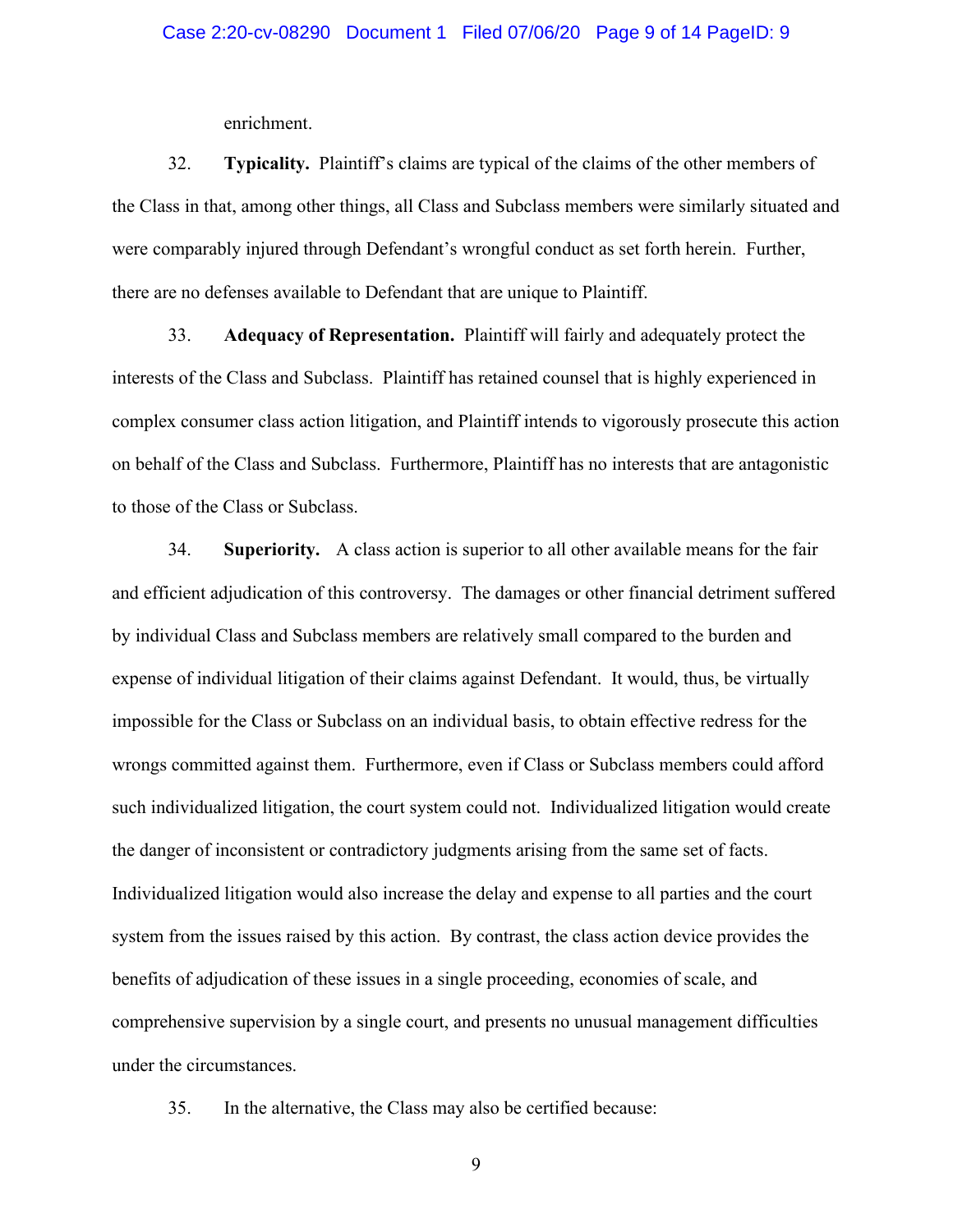## Case 2:20-cv-08290 Document 1 Filed 07/06/20 Page 10 of 14 PageID: 10

(a) the prosecution of separate actions by individual Class and Subclass members would create a risk of inconsistent or varying adjudications with respect to individual Class members that would establish incompatible standards of conduct for Defendant;

(b) the prosecution of separate actions by individual Class and Subclass members would create a risk of adjudications with respect to them that would, as a practical matter, be dispositive of the interests of other Class members not parties to the adjudications, or substantially impair or impede their ability to protect their interests; and/or

(c) Defendant has acted or refused to act on grounds generally applicable to the Class as a whole, thereby making appropriate final declaratory and/or injunctive relief with respect to the members of the Class as a whole.

## **CLAIMS FOR RELIEF**

# **COUNT I Breach Of Contract (On Behalf Of The Class And Subclass)**

36. Plaintiff hereby incorporates by reference the allegations contained in all preceding paragraphs of this complaint.

37. Plaintiff brings this claim individually and on behalf of the members of the proposed Class and Subclass against Defendant.

38. Through the admission agreement and payment of tuition and fees, Plaintiff and each member of the Class and Subclass entered into a binding contract with Defendant.

39. As part of the contract, and in exchange for the aforementioned consideration, Defendant promised to provide certain services, all as set forth above. Plaintiff and members of the Class and Subclass fulfilled their end of the bargain when they paid monies due for Spring 2020 Semester tuition. Tuition for Spring 2020 Semester was intended to cover in-person educational services from January through May 2020. In exchange for tuition monies paid,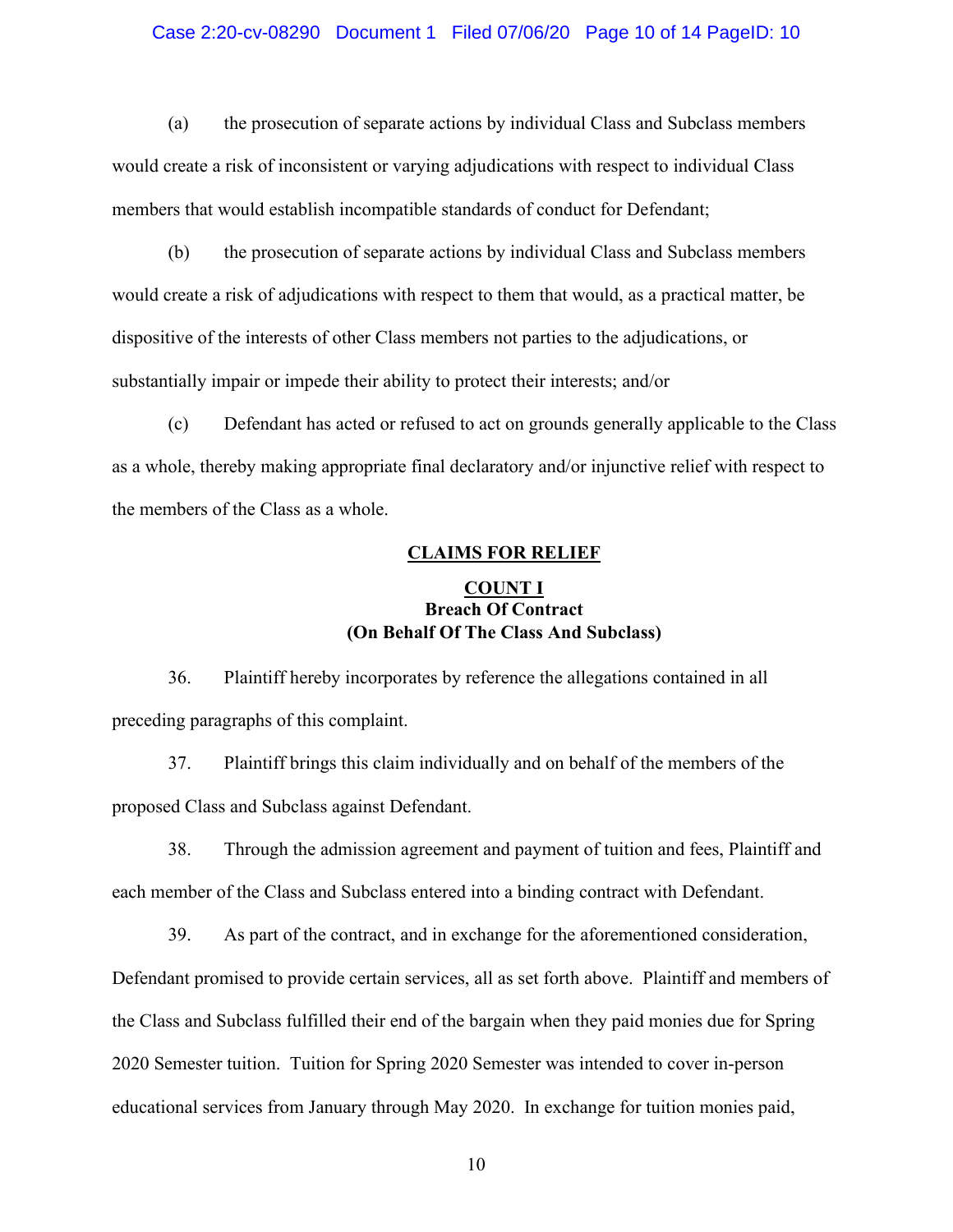## Case 2:20-cv-08290 Document 1 Filed 07/06/20 Page 11 of 14 PageID: 11

members of the Class and Subclass were entitled to in-person educational services through the end of the Spring 2020 Semester.

40. Defendant has failed to provide the contracted for services and has otherwise not performed under the contract as set forth above. Defendant has retained monies paid by Plaintiff and the Class for their Spring 2020 Semester tuition and fees, without providing them the benefit of their bargain.

41. Plaintiff and members of the Class and Subclass have suffered damage as a direct and proximate result of Defendant's breach, including but not limited to being deprived of the education, experience, and services to which they were promised and for which they have already paid.

42. As a direct and proximate result of Defendant's breach, Plaintiff and members of the Class and Subclass are entitled to damages, to be decided by the trier of fact in this action, to include but not be limited to reimbursement of certain tuition, fees, and other expenses that were collected by Defendant for services that Defendant has failed to deliver. Defendant should return the pro-rated portion of any Spring 2020 Semester tuition and fees for education services not provided since Occidental shut down on March 12, 2020.

43. Defendant's performance under the contract is not excused due to COVID-19. Indeed, Defendant should have refunded the pro-rated portion of any education services not provided. Even if performance was excused or impossible, Defendant would nevertheless be required to return the funds received for services it will not provide.

# **COUNT II Unjust Enrichment (On Behalf Of The Class And Subclass)**

44. Plaintiff hereby incorporates by reference the allegations contained in all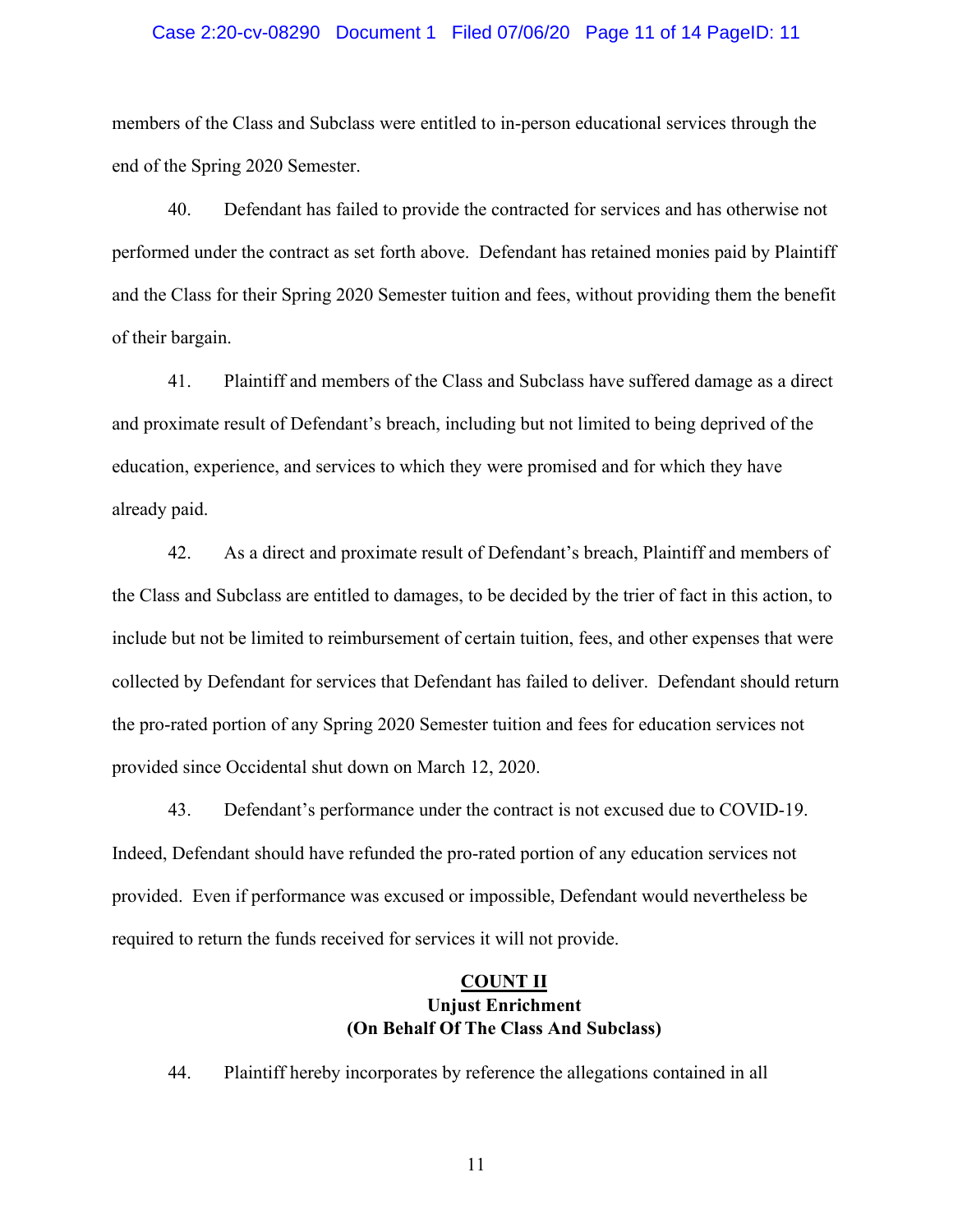## Case 2:20-cv-08290 Document 1 Filed 07/06/20 Page 12 of 14 PageID: 12

preceding paragraphs of this complaint.

45. Plaintiff brings this claim individually and on behalf of the members of the proposed Class and Subclass against Defendant.

46. Plaintiff and members of the Class and Subclass conferred a benefit on Defendant in the form of monies paid for Spring 2020 Semester tuition and other fees in exchange for certain services and promises. Tuition for the Spring 2020 Semester was intended to cover inperson educational services from January through May 2020. In exchange for tuition monies paid, Class members were entitled to in-person educational services through the end of the Spring Semester.

47. Defendant voluntarily accepted and retained this benefit by accepting payment.

48. Defendant has retained this benefit, even though Defendant has failed to provide the education, experience, and services for which the tuition and fees were collected, making Defendant's retention unjust under the circumstances. Accordingly, Defendant should return the pro-rated portion of any Spring 2020 Semester tuition and fees for education services not provided since Occidental shut down on March 12, 2020.

49. It would be unjust and inequitable for Defendant to retain the benefit, and Defendant should be required to disgorge this unjust enrichment.

## **COUNT III Conversion (On Behalf Of The Class And Subclass)**

50. Plaintiff hereby incorporates by reference the allegations contained in all preceding paragraphs of this complaint.

51. Plaintiff brings this claim individually and on behalf of the members of the proposed Class and Subclass against Defendant.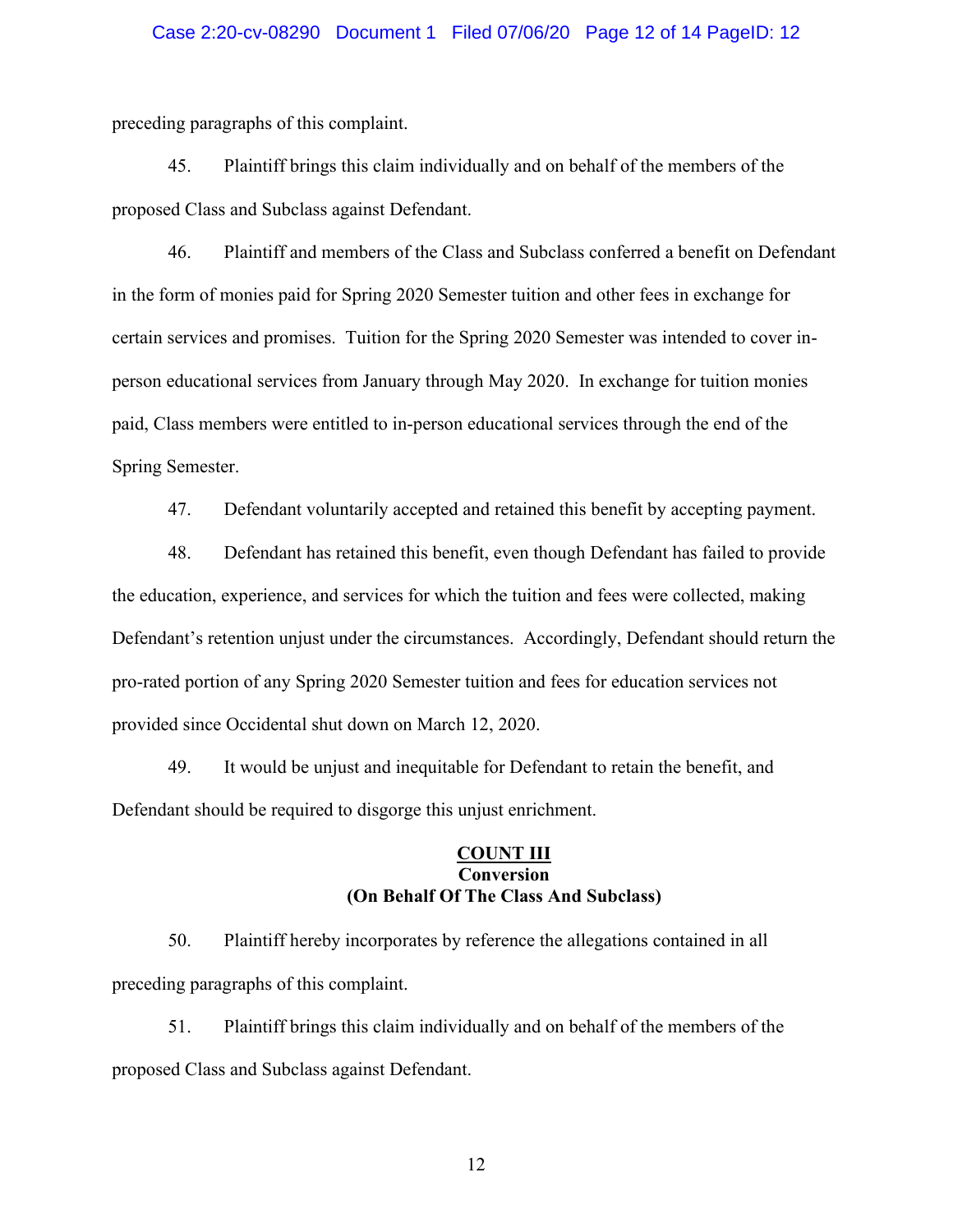## Case 2:20-cv-08290 Document 1 Filed 07/06/20 Page 13 of 14 PageID: 13

52. Plaintiff and members of the Class and Subclass have an ownership right to the in-person educational services they were supposed to be provided in exchange for their Spring 2020 Semester tuition and fee payments to Defendant.

53. Defendant intentionally interfered with the rights of Plaintiff and members of the Class and Subclass when it moved all classes to an online format and discontinued in-person educational services for which tuition and fees were intended to pay.

54. Plaintiff and members of the Class and Subclass demand the return of the prorated portion of any Spring 2020 Semester tuition and fees for education services not provided since Occidental shut down on March 12, 2020.

55. Defendant's retention of the fees paid by Plaintiff and members of the Class and Subclass without providing the educational services for which they paid, deprived Plaintiff and Class and Subclass members of the benefits for which the tuition and fees paid.

56. This interference with the services for which Plaintiff and members of the Class and Subclass paid damaged Plaintiff and Class and Subclass members in that they paid tuition and fees for services that will not be provided.

57. Plaintiff and members of the Class and Subclass are entitled to the return of prorated portion of any Spring 2020 Semester tuition and fees for education services not provided since Occidental shut down on March 12, 2020.

### **PRAYER FOR RELIEF**

WHEREFORE, Plaintiff, individually and on behalf of all others similarly situated, seeks judgment against Defendant, as follows:

> (a) For an order certifying the Class and Subclass under Rule 23 of the Federal Rules of Civil Procedure and naming Plaintiff as the representative of the Class and Subclass and Plaintiff's attorneys as Class Counsel to represent the Class and Subclass members;